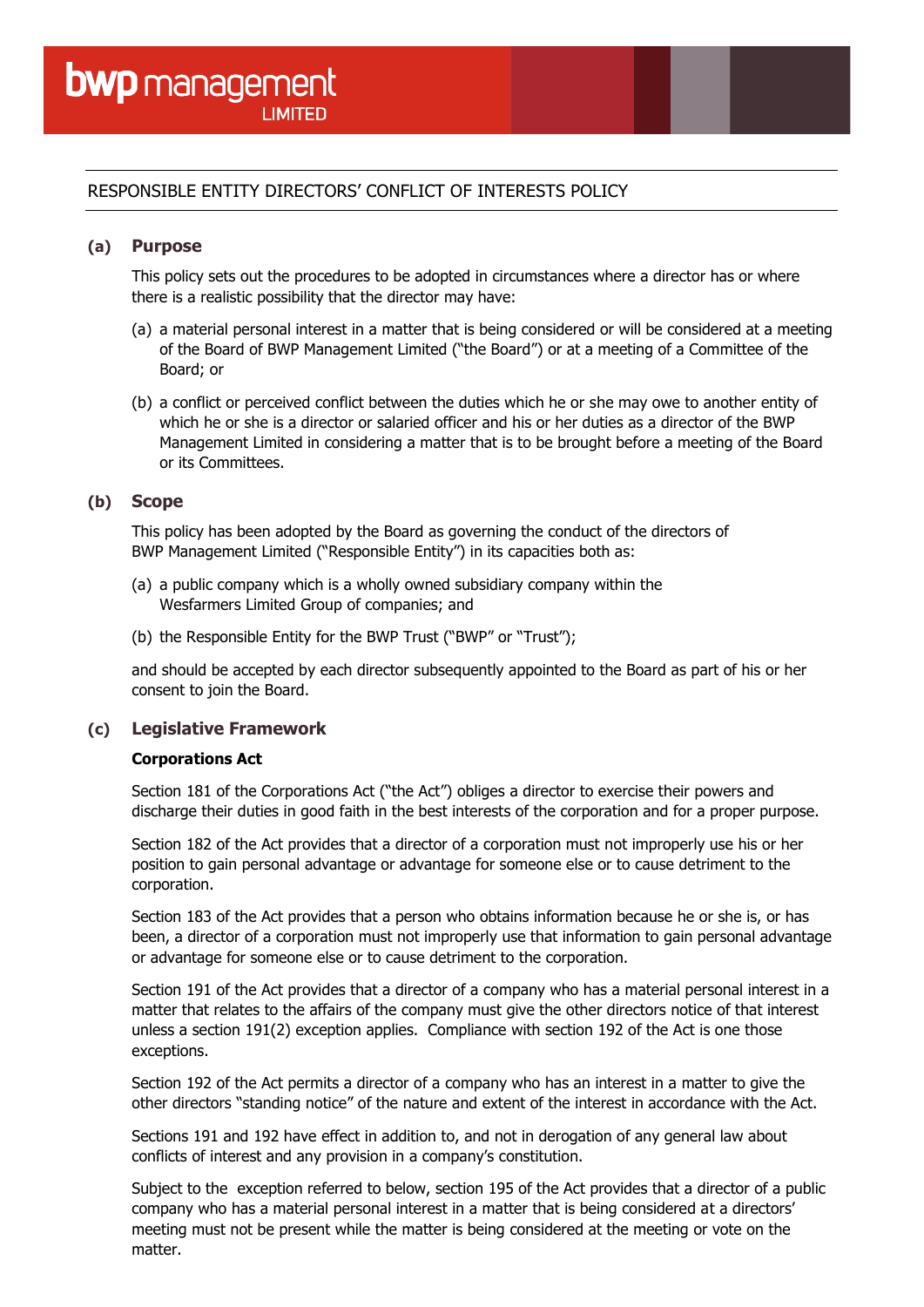Section 195(2) of the Act permits the director with a material personal interest in a matter to be present and vote if directors who do not have a material personal interest in the matter have passed a resolution that:

- (a) identifies the director, the nature and extent of the director's interest in the matter and its relation to the affairs of the company; and
- (b) states that those directors are satisfied that the interest should not disqualify the director from voting or being present.

Section 601FD(1)(c) requires the officers of the Responsible Entity of a registered scheme to act in the best interests of the members and, if there is a conflict of interest between the members' interests and the interests of the Responsible Entity, give priority to the members' interests.

Section 601FD(1)(d) states that officers of a Responsible Entity must not make use of information acquired through being an officer of the Responsible Entity in order to gain an improper advantage for the officer or another person or cause detriment to the members of the scheme.

Section 601FD(1)(e) states that the officers of a Responsible Entity must not make improper use of their position as an officer to gain, directly or indirectly, an advantage for themselves or for any other person or to cause detriment to the members of the scheme.

#### **ASX Listing Rules**

Under the ASX Listing Rules, the Company must advise ASX without delay of any material contract involving directors' interests, including the names of the parties to the contract, the name of the director (if not a party to the contract) interested in the contract, the particulars of the contract and the director's interests in the contract.

#### **Responsible Entity's Memorandum of Association ("Constitution")**

Clause 75.2 of the Responsible Entity's Constitution states that a director who has a material personal interest in a matter that is being considered at a meeting of directors may not:

- (a) vote on; or
- (b) be present at the meeting while the Board considers;

that matter, or a resolution exempting a director from disqualification in respect of that matter, except where permitted by the Act (including without limitation with the approval of other directors under section 195(2) of the Act).

Clause 75.4 of the Company's Constitution reinforces directors' obligations to comply with section 191 of the Act.

#### **Responsible Entity's Compliance Plan**

The Responsible Entity is required by its Compliance Plan to maintain a Conflicts Management Policy that sets out the procedure for managing conflicts of interest by controlling, avoiding, and disclosing conflicts of interest.

Under the Compliance Plan's Conflicts Management Policy, the Responsible Entity's directors are required to comply with the Directors' Conflict of Interests Policy and the Responsible Entity's Securities Dealing Policy.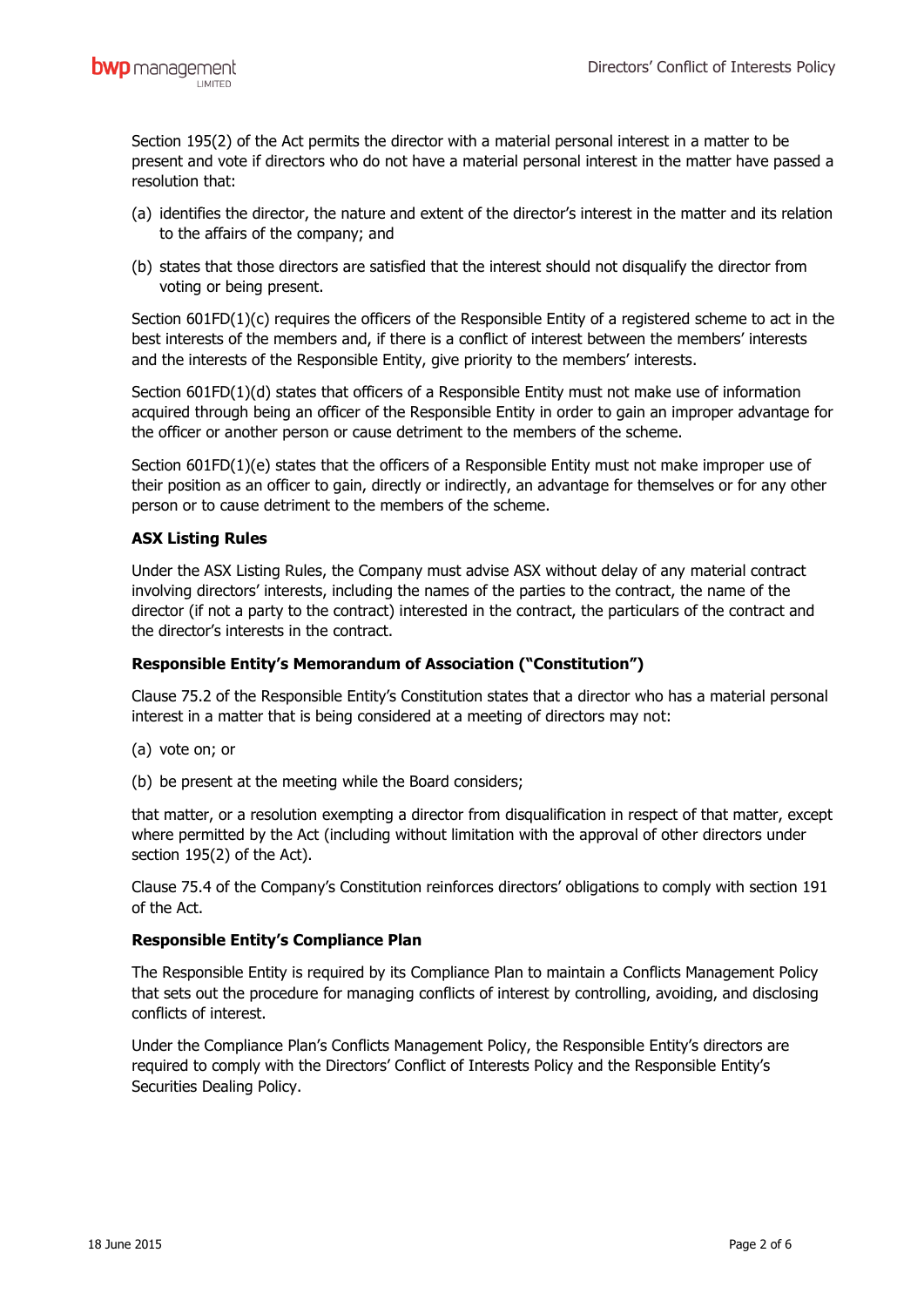### **(d) "Material Personal Interest"**

"Material personal interest" is not defined in the Corporations Act. The materiality of an interest will depend on the circumstances of each case and for practical purposes, relies in part, on the judgement of the relevant director.

Case law suggests that the word "material" means a capacity to influence the vote of a particular director upon the decisions to be made, bearing in mind that the conflict of interest must be of a real or substantial kind.

The interest need not necessarily be of a financial or pecuniary nature. For example, a director's charitable, political and educational associations may be relevant if they are "material" and if, for instance, the company was considering making a donation to that association. The interest may be held by the director as trustee or beneficiary of a trust.

Importantly, a director's material personal interests may have implications in terms of the director's capacity to be present and to vote on matters before the Board.

#### **(e) Disclosure of Material Personal Interests – guiding principles**

- (a) A director should disclose to the Board:
	- (i) any material personal interest they may have in a matter that relates to the affairs of the Responsible Entity and the Trust, and
	- (ii) any other interest that the director believes is appropriate to disclose in order to avoid an actual conflict of interest or the perception of a conflict of interest.
- (b) The disclosure should be made in writing as soon as practicable after the director becomes aware of their interest or the need to make a disclosure. (Verbal disclosure of a material personal interest would be acceptable in the event that the director becomes aware of the interest at a meeting of directors, but should be followed up with written notice where the interest is material, relates to the affairs of the Responsible Entity or Trust and has not previously been disclosed in writing).
- (c) Where a director is uncertain as to whether an interest should be disclosed in accordance with this Policy, the director may consult the Managing Director or Company Secretary.

#### **(f) Section 192 Standing Notices**

Section 192 of the Corporations Act provides that a director of a company who has an interest in a matter may give the other directors a "standing notice" of the interest in the matter.

The notice may be given at any time:

- (a) whether or not the matter relates to the affairs of the company (or the Trust) at the time the notice is given; and
- (b) may be given before the interest becomes a material personal interest.

Standing notices should:

- (a) provide details of the nature and extent of the interest in a matter; and
- (b) indicate whether the matter relates to the affairs of the company (or Trust) at the time the notice is given, and if yes, how it relates to the affairs of the company (or Trust).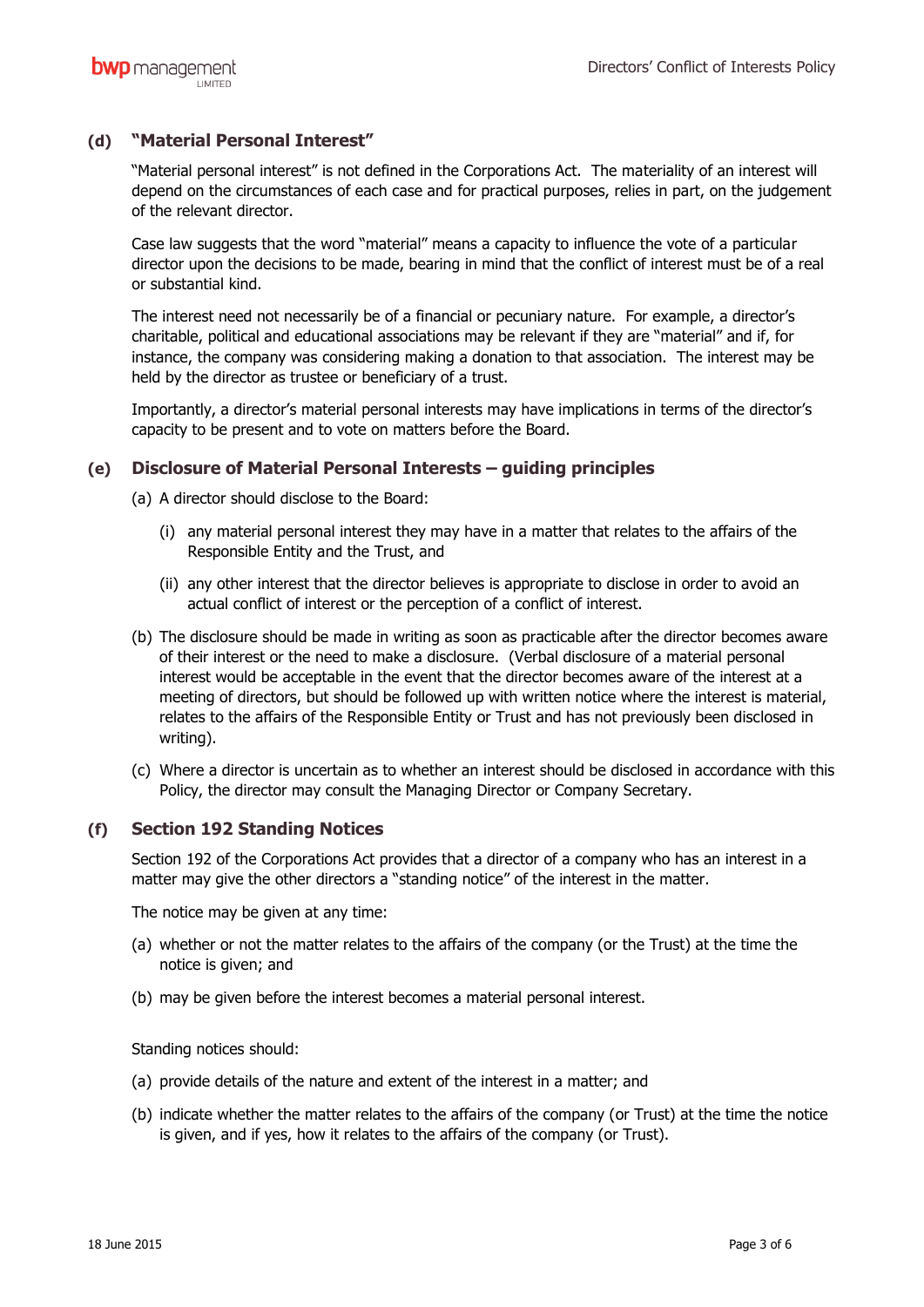Standing notices:

- (a) take effect immediately they are given;
- (b) cease to have effect when a new director is appointed, but commence to have effect again when the notices are provided to the new director; and
- (c) cease to have effect in relation to a particular interest if the nature or extent of the interest materially increases above that disclosed in the notice.

A standing notice may be given:

- (a) at a directors' meeting (orally or in writing); or
- (b) to the other directors individually in writing, following which the notice must be tabled at the next directors' meeting.

Directors must ensure that the nature and extent of the interest disclosed in the standing notice is recorded in the minutes of the meeting at which the standing notice is given or tabled.

Non-compliance with standing notices procedures as prescribed by the Act may result in the notices ceasing to have effect.

### **(g) Responsible Entity's Directors' Standing Notices Requirement**

The Responsible Entity requires its directors:

- (a) to complete a standing notice on appointment to the Board;
- (b) to disclose as soon as practicable any change to an interest notifiable under a director's standing notice;
- (c) to update the standing notice with the details of the change in interest in the manner prescribed by the Act and submit this Notice to the Company Secretary for:
	- (i) tabling at the next Board meeting;
	- (ii) recording in the minutes; and
	- (iii) recording in a consolidated register of all interests.

For practical purposes, and ease of review, the Responsible Entity's Company Secretary maintains a consolidated register ("Register of Directors' Interests") that contains the relevant information extracted from the standing notices provided by the directors. This Register of Directors' Interests is a standing item included in the Board papers at all scheduled Board meetings.

In addition to the obligation to provide standing notices and updates of these notices, the Responsible Entity's directors are required to review the Register of Directors' Interests each time it is circulated to ensure the company has an up-to-date record of all of their notifiable interests.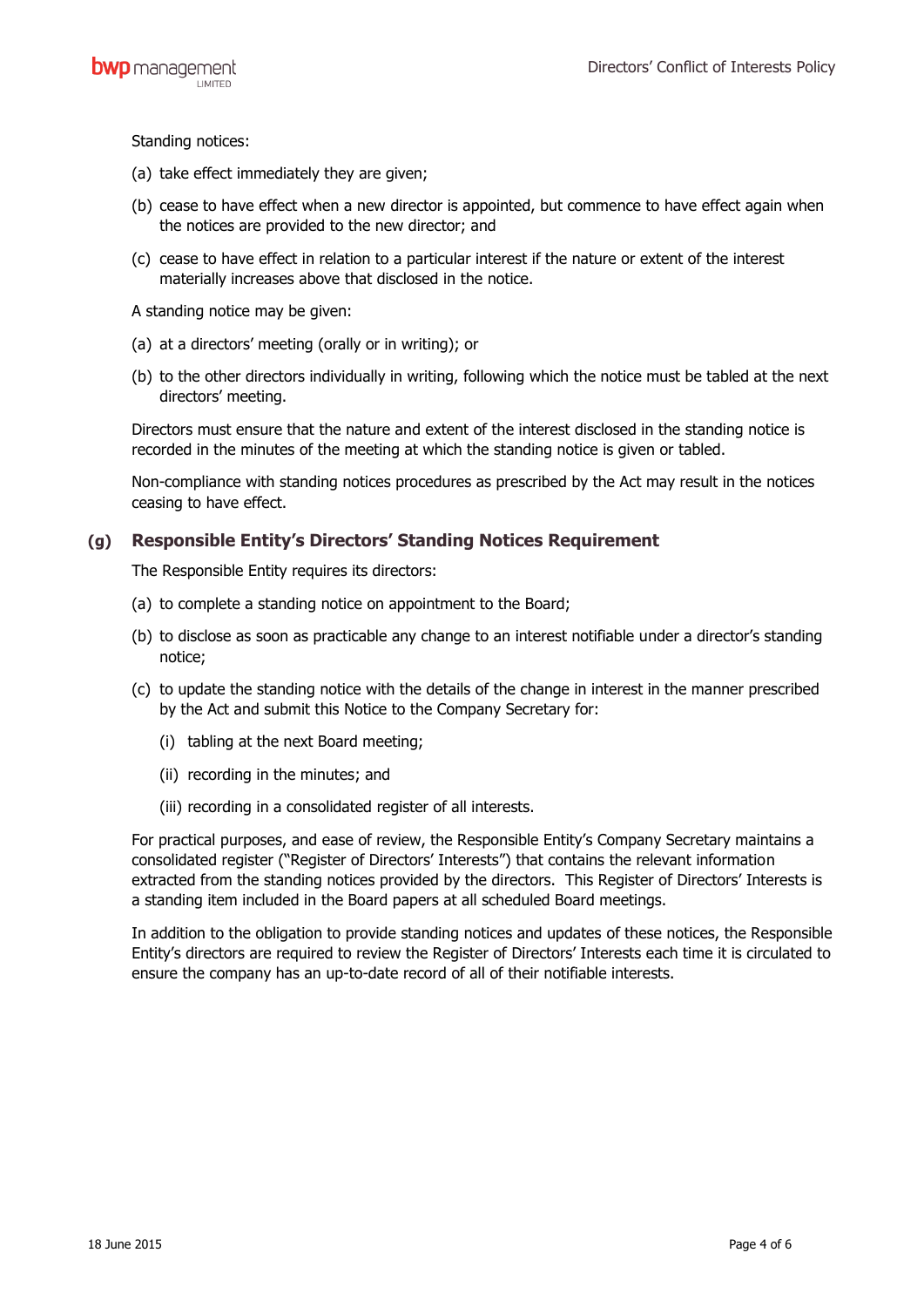## **(h) Responsible Entity's Procedures for Handling a Conflict of Interest**

A director who has:

- (a) a material personal interest in a matter that relates to the affairs of the Responsible Entity or the Trust; or
- (b) any other interest that may give rise to an actual conflict of interest or a material perception of conflict of interest;

may not:

- > be present or take part in discussions at a meeting while a matter is being considered;
- $>$  vote on the matter; or
- exercise any influence over other members of the Board or Committee,

unless a majority of the directors who do not have such an interest in the matter have approved a resolution that:

- identifies the director, the nature and extent of the director's interest in the matter and its relation to the affairs of the Responsible Entity or the Trust; and
- > states that those directors are satisfied that the interest should not disqualify the director from voting or being present.

The minutes of the meeting should record the decision taken by the directors who do not have an interest in the matter.

The Board reserves the right to determine in advance those matters that directors with a conflict of interest, or perceived conflict of interest, may as a matter of course, be permitted to be present for. Such determinations require the passing of a unanimous resolution of all directors who do not have a conflict of interest in relation to that matter.

These determinations remain in effect only until:

- (a) a new director is appointed to the Board or Committee;
- (b) there is a material change in the nature and extent of that director's interests; or
- (c) a director requests that the advance determination no longer applies.

#### **(i) Meeting Agendas and Conflict of Interests Management**

Board meeting agendas are determined with reference to the Register of Directors' Interests and current standing notices.

The Company Secretary identifies meeting agenda items relating to matters in which a director has declared an interest, and whether or not the interest is considered "material" and notifies the Chairman of the Board ("Chairman") and Managing Director.

The Chairman, in consultation with the Company Secretary, is responsible for determining when it would be appropriate to withhold from a director papers and minutes relating to a matter where that director has a conflict of interest.

The Company Secretary is responsible for ensuring that the requirements of this Policy are adhered to.

Individual directors who have identified an item on a Board or Committee agenda where they have a material personal interest (whether disclosed previously or not) are responsible for ensuring that the matter is not dealt with by the Board or Committee in their presence without prior consideration of the procedures to be applied under section 8 of this Policy.